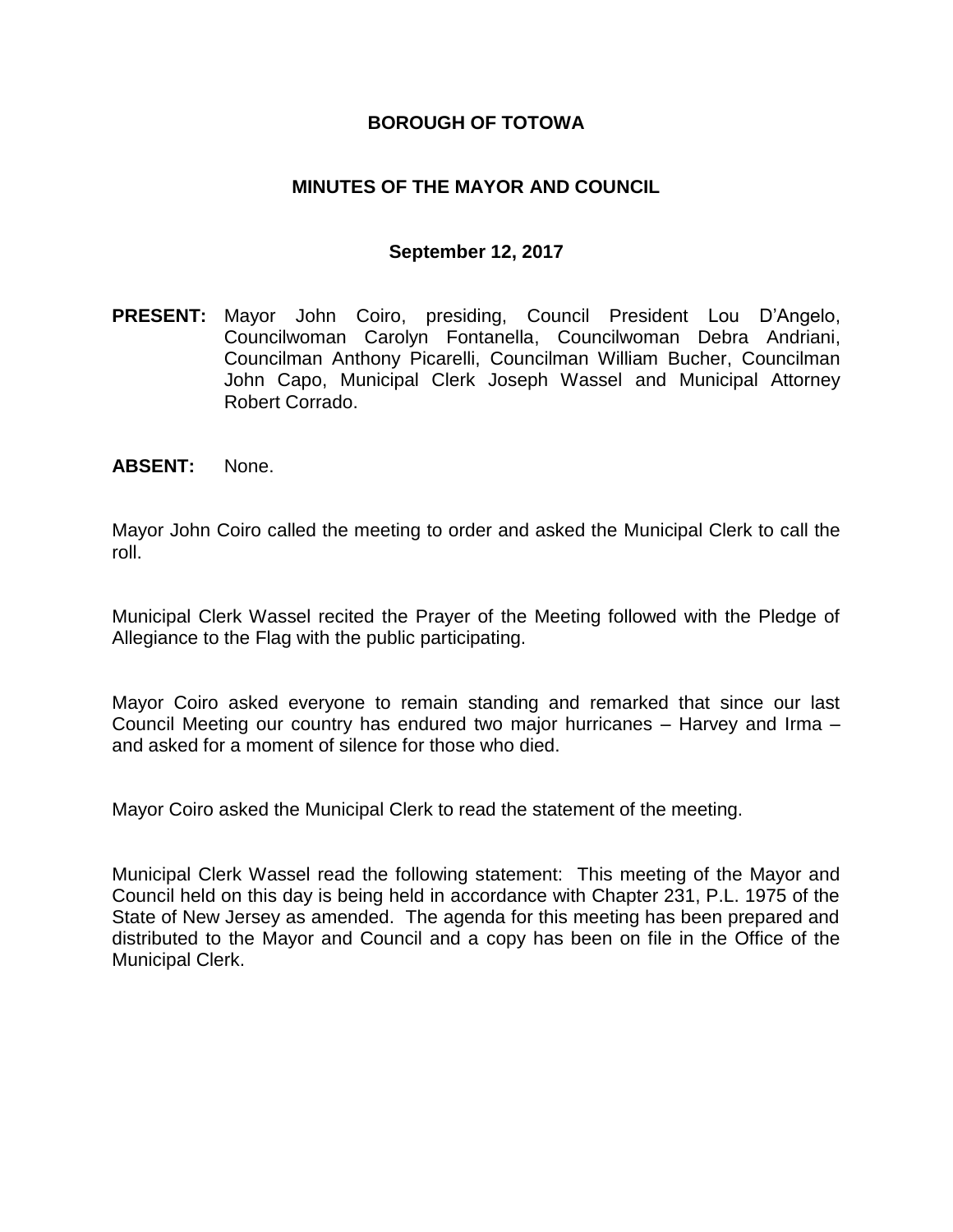There was a motion by Councilman D'Angelo, seconded by Councilwoman Fontanella to dispense with the regular order of business in order to enable the Mayor and Council to recognize Totowa resident Luke Mulroony for his many puzzle creations – Puzzled by Luke – and to accept his puzzle of the Totowa Emblem, then to present Sports Award Certificates to the 2017 Passaic Valley Baseball League Farm Division Champion Totowa Yankees players and coaches and the 2017 Passaic Valley Softball Association Champion Totowa Wildcats players and coaches. On roll call vote, all members of the Council present voted in the affirmative.

Mayor Coiro went to the front of the dais and commented that this is a very special evening where we will have three different recognition ceremonies and began by asking Luke Mulroony and his Mom Danielle and Dad Tim to join him. Luke thanked the Mayor and Council and then presented the Totowa Emblem puzzle to Mayor Coiro. Mayor Coiro then accepted the puzzle and thanked Luke before he read some excerpts from and presented a Certificate of Recognition to Luke along with some new puzzles. Pictures were taken.

Mayor Coiro said that he would begin with softball and the Champion Totowa Wildcats and mentioned that it is always nice when we can recognize our young athletes. Mayor Coiro called up the coaches first and presented each with a Sports Award Certificate and asked one of the coaches to give a synopsis of the season. Coach Sharon DiPasquale gave a synopsis of the season. Mayor Coiro continued by calling up each player and presenting them with a Sports Award Certificate. Pictures were taken.

Mayor Coiro continued with baseball and the Champion Totowa Yankees. Mayor Coiro called up the coaches first and presented each with a Sports Award Certificate and asked one of the coaches to give a synopsis of the season. Coach Mike Snell thanked the Mayor and Council and gave a synopsis of the season. Mayor Coiro continued by calling up each player and presenting them with a Sports Award Certificate. Pictures were taken.

Mayor Coiro announced that there would be a short recess.

There was a motion by Councilman D'Angelo, seconded by Councilwoman Fontanella to revert to the regular order of business. On roll call vote, all members of the Council present voted in the affirmative.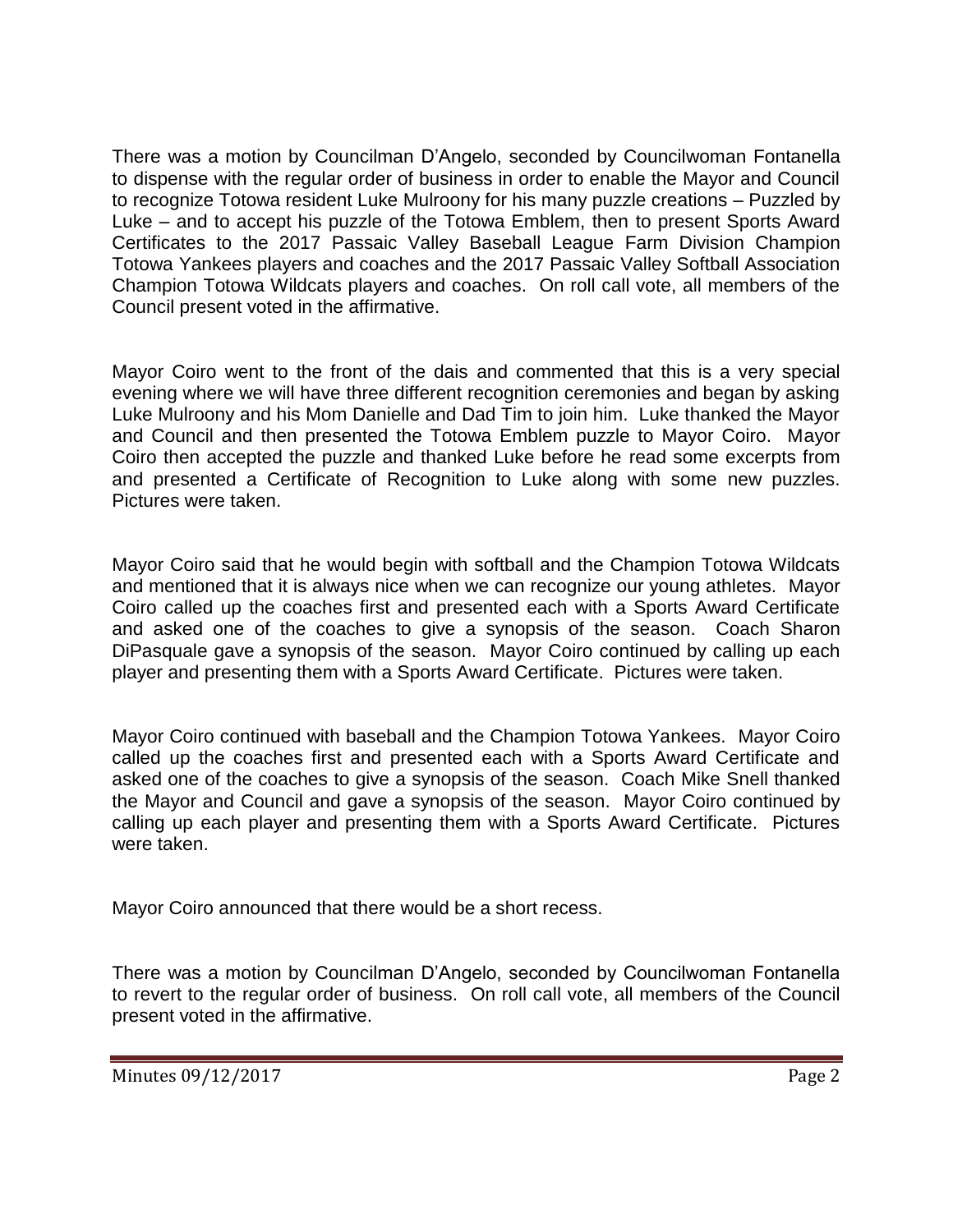Mayor Coiro asked if any members of the Council, the Municipal Clerk or the Municipal Attorney wished to address the Council.

Councilwoman Andriani: Announced that the Mayor and Council along with the Library and Health Department will sponsor "Commit to be Fit" our Community Health and Wellness Fair on October 21<sup>st</sup> at the PAL from 10:00 a.m. to 1:00 p.m.

CITIZENS HEARD:

Mike Mahometa, 269 Lincoln Avenue: Commented on the following: 1) Said it was a fantastic get together last Sunday at the picnic and that he got a particular kick about the guy in the dunk tank. Mayor Coiro: Responded that it was a very good affair and acknowledged that we had a few "good sport" volunteers for the dunk tank. 2) Asked about the status of the PAL park equipment. Mayor Coiro: Told him that we were approved for a grant and will now begin the process of having the new equipment installed. 3) Stated that a tree at the PAL is leaning near a shed in the back yard of the houses. Mayor Coiro: Asked DPW Superintendent Jim Niland to take a look at it.

PAL President Julie Alesandrelli: Thanked the Mayor and Council for those who attended PAL Soccer Opening Day and for all the support of the PAL programs. Invited the Mayor and Council to the Football Bonfire which is currently scheduled for Friday night at the PAL weather permitting.

There was a motion by Councilwoman Andriani, seconded by Councilman Picarelli to approve the Minutes of the Mayor and Council for the meeting of August 22, 2017. On roll call vote, all members of the Council present voted in the affirmative. Councilman D'Angelo and Councilwoman Fontanella abstained from the voting.

## COMMITTEE ON FINANCE:

There was a motion by Councilman Picarelli, seconded by Councilman D'Angelo to approve Resolution No. 2017-19 for the payment of bills. On roll call vote, all members of the Council present voted in the affirmative.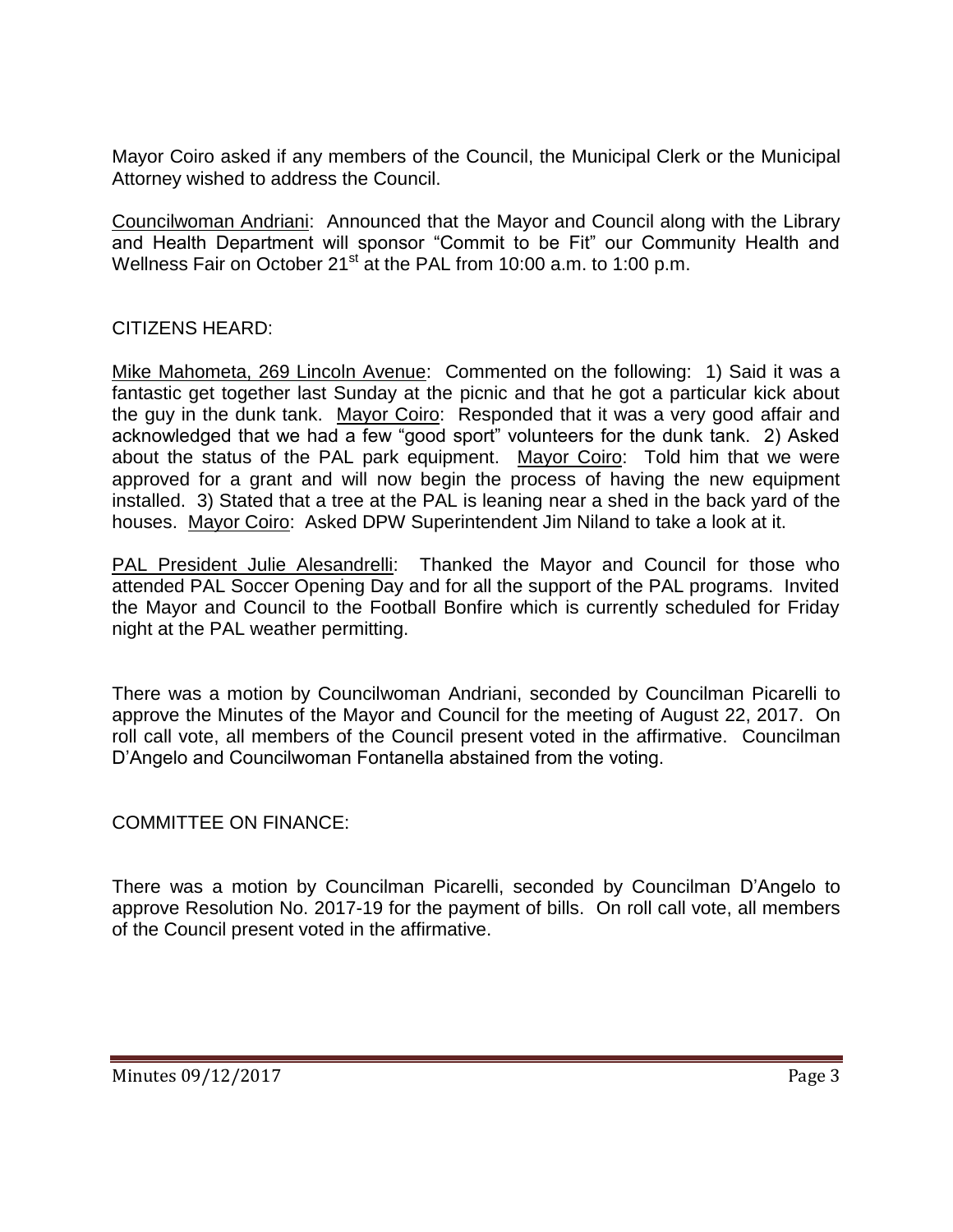There was a motion by Councilman Picarelli, seconded by Councilman D'Angelo to adopt the following resolution authorizing the Treasurer to issue refunds to various property owners due to overpayment of  $3<sup>rd</sup>$  Quarter 2017 taxes. On roll call vote, all members of the Council present voted in the affirmative.

#### RESOLUTION

WHEREAS, there has been an overpayment of taxes on the properties listed below; and

WHEREAS, the taxpayer is entitled to a refund; and

WHEREAS, the chart sets forth the refund as follows:

#### 3rd Qtr. 2017

| <b>Block</b> | Lot   | <b>Property/Owner</b>                                                    | Payable to:                                                                              | <b>OVERPAYMENT</b> |
|--------------|-------|--------------------------------------------------------------------------|------------------------------------------------------------------------------------------|--------------------|
| 9            | 42.01 | 10 Huizenga Lane<br>George C. Shamey<br>(prior owner)                    | Ocwen Loan Servicing<br>1661 Worthington Road<br>STE 100<br>West Palm Beach, Fl<br>33409 | \$2,461.98         |
| 40           | 20    | 179 Union Blvd<br>179 Union Blvd LLC                                     | 179 Union Blvd LLC<br>4 Mead Place<br>Pompton Plains, N.J.<br>07444                      | \$3,091.55         |
| 112          | 48    | 147 Grant Ave.<br>Castellanous<br>(prior owner)<br>Gutekunst (new owner) | Title On Demand of NJ<br>54 Woodport Road<br>Sparta, NJ 07871<br>Attn: Carmen Brand      | \$1,619.21         |
| 11           | 7.01  | 55 Shepherds Lane<br>143 Grand Street LLC                                | 143 Grand Street LLC<br>1247 Grand Street<br>Brooklyn, NY 11211                          | \$49,587.32        |

NOW, THEREFORE, BE IT RESOLVED, that the overpayment shall be refunded to the taxpayer, as stated above, and the Treasurer is authorized to issue separate checks for the refunds, which shall be paid to the stated property owner or taxing authority.

There was a motion by Councilman Picarelli, seconded by Councilman D'Angelo to adopt the following Resolution Authorizing Settlement Of The 2012, 2013, 2014, 2015 And 2016 Tax Appeals Entitled Totowa Plaza Route 46 V. Borough Of Totowa. On roll call vote, all members of the Council present voted in the affirmative.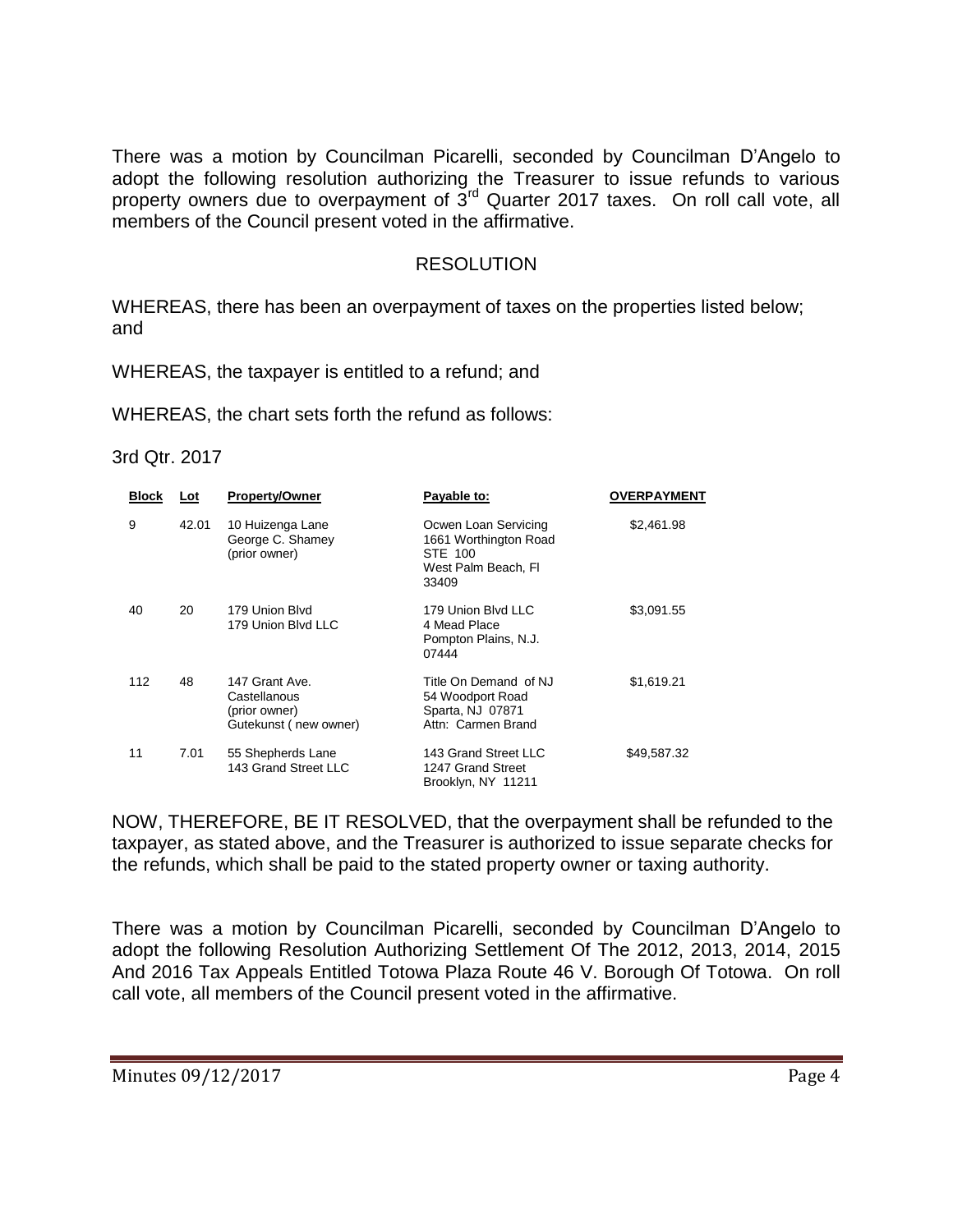# RESOLUTION NO. 103-2017

#### RESOLUTION AUTHORIZING SETTLEMENT OF THE 2012, 2013, 2014, 2015 AND 2016 TAX APPEALS ENTITLED TOTOWA PLAZA ROUTE 46 V. BOROUGH OF TOTOWA

WHEREAS, there have been appeals of the real property tax assessments for the stated tax years; and

WHEREAS, each Block and Lot listed therein was assessed at the amount stated therein; and

WHEREAS, the proposed Stipulations of Settlement, copies of which are incorporated herein as if set forth at length, has been reviewed and recommended by the Borough Tax Assessor and Borough Tax Expert; and

WHEREAS, the settlement of these matters on the attached list are in the best interest of the Borough of Totowa.

NOW, THEREFORE, BE IT RESOLVED, by the Borough of Totowa, New Jersey, as follows:

- 1. The Borough's Tax Appeal Attorney, Raymond B. Reddin, Esq. is authorized to execute Stipulations of Settlement on behalf of the Borough of Totowa with respect to the tax appeals on the attached list which are currently pending in the Tax Court of New Jersey.
- 2. All municipal officials are hereby authorized to take whatever action may be necessary to implement the terms of this Resolution and authorizes the Special Tax Counsel to enter into the Stipulation of Settlement as provided by Taxpayer.

COMMITTEE ON PUBLIC SAFETY:

After conferring with Police Chief Robert Coyle and upon the recommendation of the Committee, there was a motion by Councilman D'Angelo, seconded by Councilwoman Fontanella to appoint Jack Pohlman as a Patrol Officer in the Borough of Totowa Police Department. On roll call vote, all members of the Council present voted in the affirmative.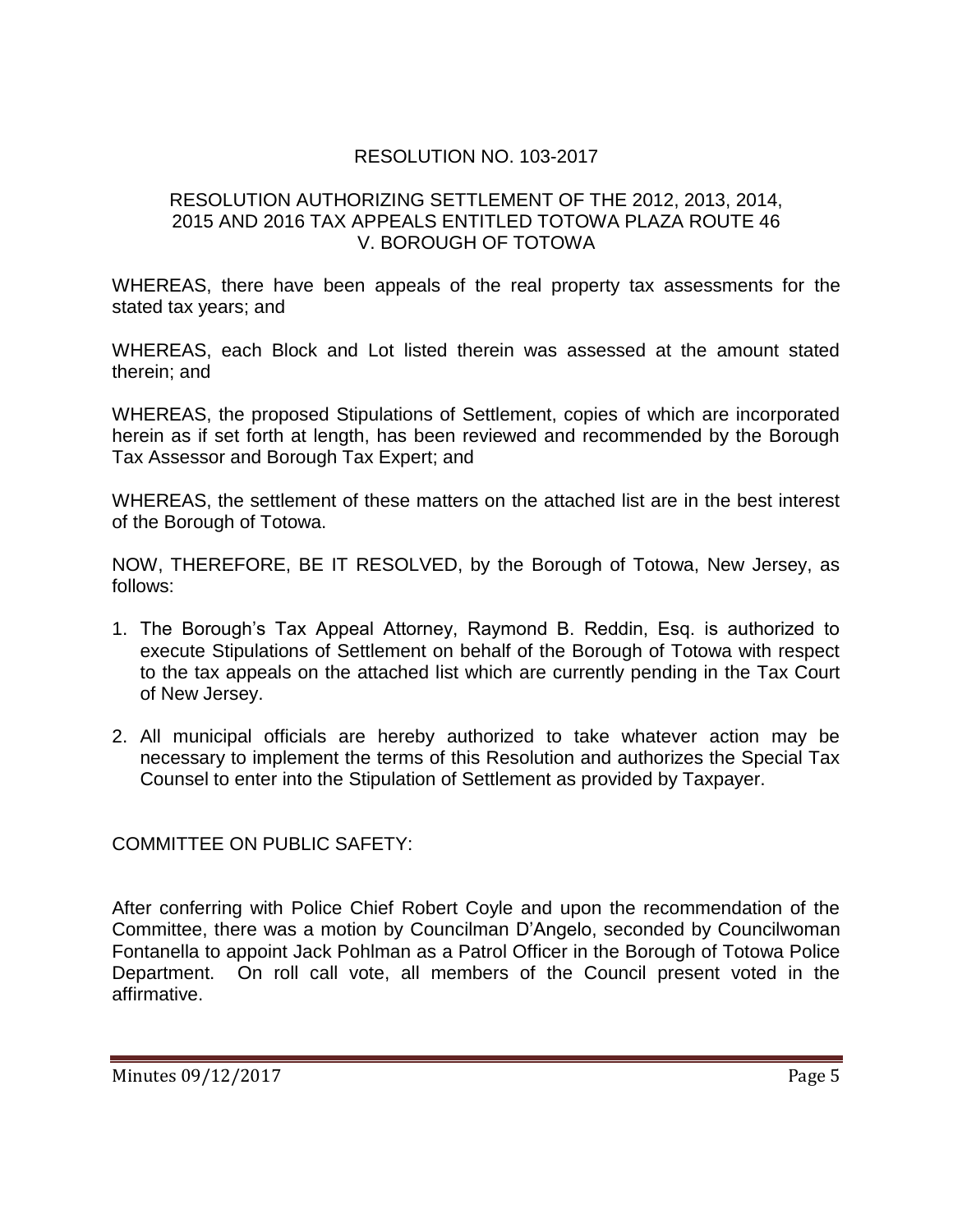# MAYOR'S APPOINTMENT

#### I, Mayor John Coiro, with the advice and consent of the Council do hereby appoint Jack Pohlman as a Patrol Officer in the Borough of Totowa Police Department, effective with the swearing in ceremony on September 26, 2017.

There was a motion by Councilman D'Angelo, seconded by Councilwoman Fontanella to confirm the appointment. On roll call vote, all members of the Council present voted in the affirmative.

A letter from the Totowa Fire Department Fund Drive Committee advising of their annual fund drive, with their door-to-door campaign being held on October 8 – 10, 2017, was received and filed.

COMMITTEE ON PUBLIC WORKS:

There was no report.

COMMITTEE ON ENGINEERING & PUBLIC PROPERTY:

A letter was received from the St. James Knights of Columbus requesting permission to use the Municipal Parking Lot on Friday, September 15, 2017 for a trip to Yankee Stadium. There was a motion by Councilwoman Fontanella, seconded by Councilwoman Andriani to grant permission. On roll call vote, all members of the Council present voted in the affirmative. Councilman D'Angelo abstained from the voting.

COMMITTEE ON LIAISON & INSPECTION:

There was no report.

Minutes 09/12/2017 Page 6